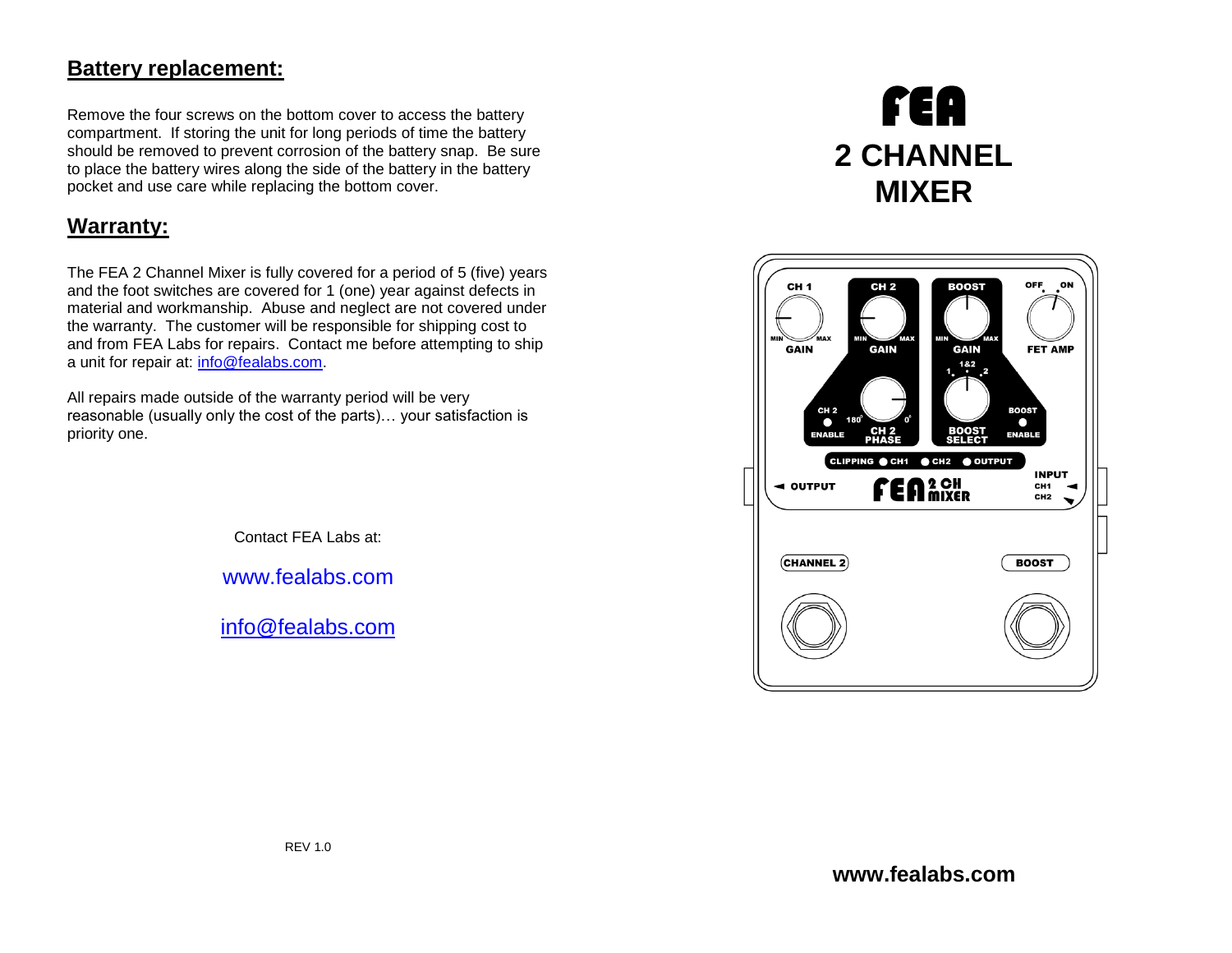### **About the design:**

The 2 Channel Mixer was designed to compliment and expand upon the output features of the FEA Dual Band Optical Compressors. The FEA Dual Band Optical Compressor is an ideal crossover unit for bi-amplifying a guitar signal due to the compressors separate LO and HI outputs (Bi-amplifying is the method of sending low frequencies to one amplifier and high frequencies to another amplifier). The FEA 2 Channel Mixer allows the two outputs of the FEA Dual Band Optical Compressor to be utilized in unique ways and then remixed for a single amplifier. With the use of the Dual Band Optical Compressor and the 2 Channel Mixer the LO and HI signal paths are available for separate FX processors. For example, a chorus FX pedal could be placed in the HI frequency signal path from the compressor to the FEA mixer. This one scenario would keep the lowest frequencies dry and un-effected while adding chorus to the higher frequencies. Having both the LO and HI signals available in this manner allows for the musician to create his or her own signature sounds.

The phase for channel two can be continually adjusted from 0 to 180 degrees. Because some FX pedals invert their output signals an adjustment was necessary to realign the signal or to change the phase of the signal on channel two to reduce a cancellation effect. Due to some players using multiple FX boxes at different times during a performance an adjustable phase control was necessary. This phase adjustment can be applied just enough to minimize a cancellation effect between the two mixer channels when recombined for the output. A phase inverter switch would have been cumbersome because it would need to be constantly toggled on and off depending upon the FX box currently active.

There is a BOOST foot switch for instantly increasing the gain. The boost gain is adjustable from 3dB to 10dB and can be applied to CH1, CH2 or both via the rotary selector. There is a jumper on the back of the circuit board that enables gradual high frequency attenuation to the boost circuit. This filter helps to keep the white noise (hiss) from other pedals from becoming overbearing while the BOOST is active.

There is an output amplifier selector to choose between the BJT

#### **Technical Specifications:**

| $\Box$ Channel GAIN:                           | $-5$ to $+12dB$                                                                                                                               |
|------------------------------------------------|-----------------------------------------------------------------------------------------------------------------------------------------------|
| $\Box$ Boost GAIN:                             | $+3$ to $+10$ dB                                                                                                                              |
| $\Box$ Boost LP filter:                        | -3dB @ 15KHz (with jumper)                                                                                                                    |
| $\Box$ Maximum Input:                          | 17.5dBu                                                                                                                                       |
| $\Box$ Maximum Output:                         | 14.5dBu                                                                                                                                       |
| Residual Output Noise:                         | -60dBu from 20Hz-20kHz<br>(un-weighted) with both gain<br>controls set to maximum. ** This is<br>the absolute worst case noise<br>scenario.** |
| Frequency Response:                            | 5Hz - 20KHz +/-3dB<br>(100Kohm output load)                                                                                                   |
| $\square$ Total Harmonic<br><b>Distortion:</b> | Op-Amp output: < 0.005% @ 1KHz<br><b>JFET output:</b><br><0.01% @ 1KHz                                                                        |
| $\Box$ Input Impedance:                        | 800K ohm                                                                                                                                      |
| $\Box$ Output Impedance:                       | 1K ohm                                                                                                                                        |
| $\Box$ Power adapter<br>noise rejection:       | 40dBu @ 60Hz<br>>90dBu @ 2KHz                                                                                                                 |
| $\Box$ Current Consumption:                    | Approx. 15mA                                                                                                                                  |
| $\Box$ Battery Life:                           | Approx. 30 hours continuous use                                                                                                               |
|                                                | ■ Power adapter (optional): 9VDC 2.1mm Barrel Connector<br>with negative center pin                                                           |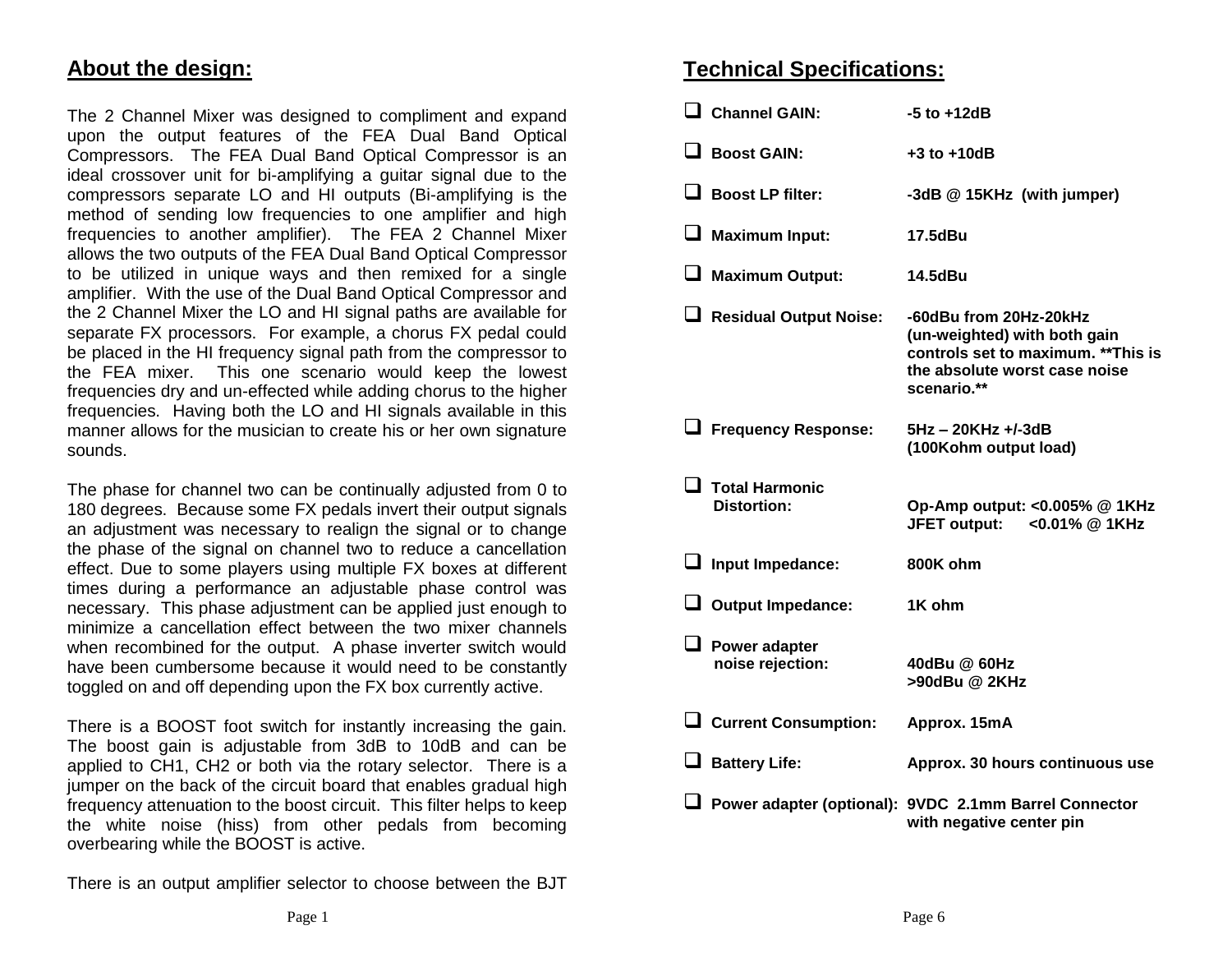## **MixerBlockDiagram:**



(Bipolar Junction Transistor) output of the operational amplifier or a discrete class A JFET (Junction Field Effect Transistor) amplifier output. The JFET amplifier has been carefully designed to minimize signal distortions.

There are clipping indicators for the two inputs and the output. This is to show when the signal is too hot and is approaching distortion. This feature works just like the clipping LED's found on the lager professional mixing consoles.

The FEA 2 Channel Mixer uses 1% metal film resistors, multi layer metallized polyester film capacitors, hi -fi quality operational amplifiers in the signal path. These are the very same op -amps that are used in some very high -end studio mixing consoles.

The dual rail power supply in the 2 Channel Mixer is built on an isolated circuit board. The power supply can be powered with 9 to 25V DC and is over filtered two times to assure exceptionally clean power for the signal circuitry. This power supply provides 18Volts (+9V and -9V) to the mixer circuit board to provide plenty of headroom for the signal. The power supply was designed to provide separate power for the signal clipping monitoring circuitry. This assures that any natural electrical noise that the mixer's clipping monitoring circuitry generates will not bleed into the signal circuitry. I have not seen this approach to power distribution in any of the other manufacturer's guitar effects. Is it overkill? Maybe…but I feel that it is absolutely crucial to eliminate every bit of noise where possible.

The case is a standard Hammond aluminum enclosure. I have tried some of the copies with my prototypes but did not like their quality for a final product. After the Hammond case is machined and sanded it is treated with Aluminum Chromate for corrosion resistance. This is one of the same treatments that the United States military specify for their aluminum panels. The enclosure is then color powder coated, the aluminum faceplate is applied and then the entire case is clear epoxy powder coated for protection.

*Frank E. Appleton (FEA)*